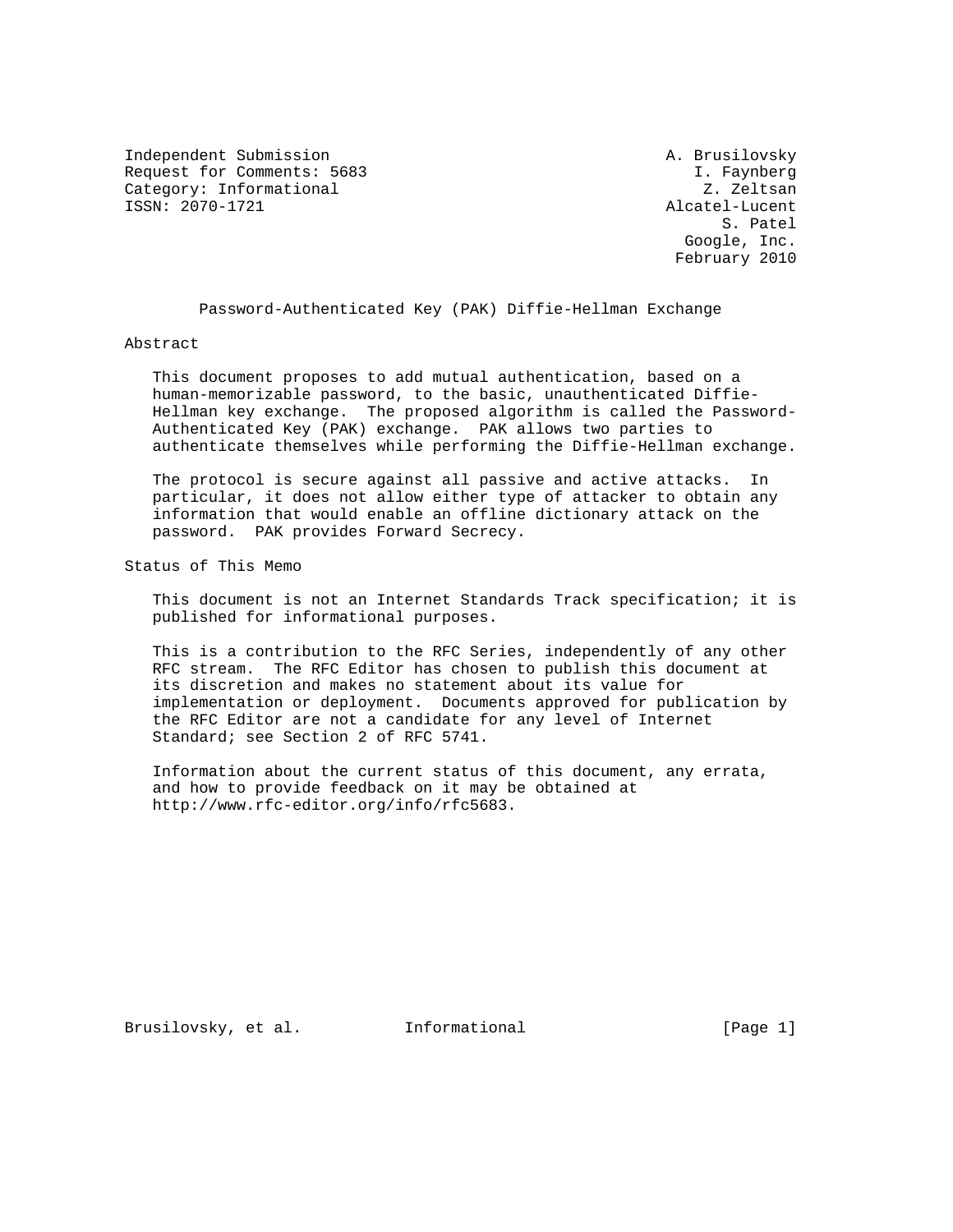## Copyright Notice

 Copyright (c) 2010 IETF Trust and the persons identified as the document authors. All rights reserved.

 This document is subject to BCP 78 and the IETF Trust's Legal Provisions Relating to IETF Documents (http:trustee.ietf.org/license-info) in effect on the date of publication of this document. Please review these documents carefully, as they describe your rights and restrictions with respect to this document.

## Table of Contents

|  | 3. Password-Authenticated Key Exchange 4                    |
|--|-------------------------------------------------------------|
|  |                                                             |
|  |                                                             |
|  | 4.2. Over-the-Air Service Provisioning (OTASP) and Wireless |
|  | Local Area Network (WLAN) Diffie-Hellman Parameters and     |
|  |                                                             |
|  |                                                             |
|  |                                                             |
|  |                                                             |
|  |                                                             |
|  |                                                             |
|  |                                                             |

Brusilovsky, et al. 1nformational 1999 [Page 2]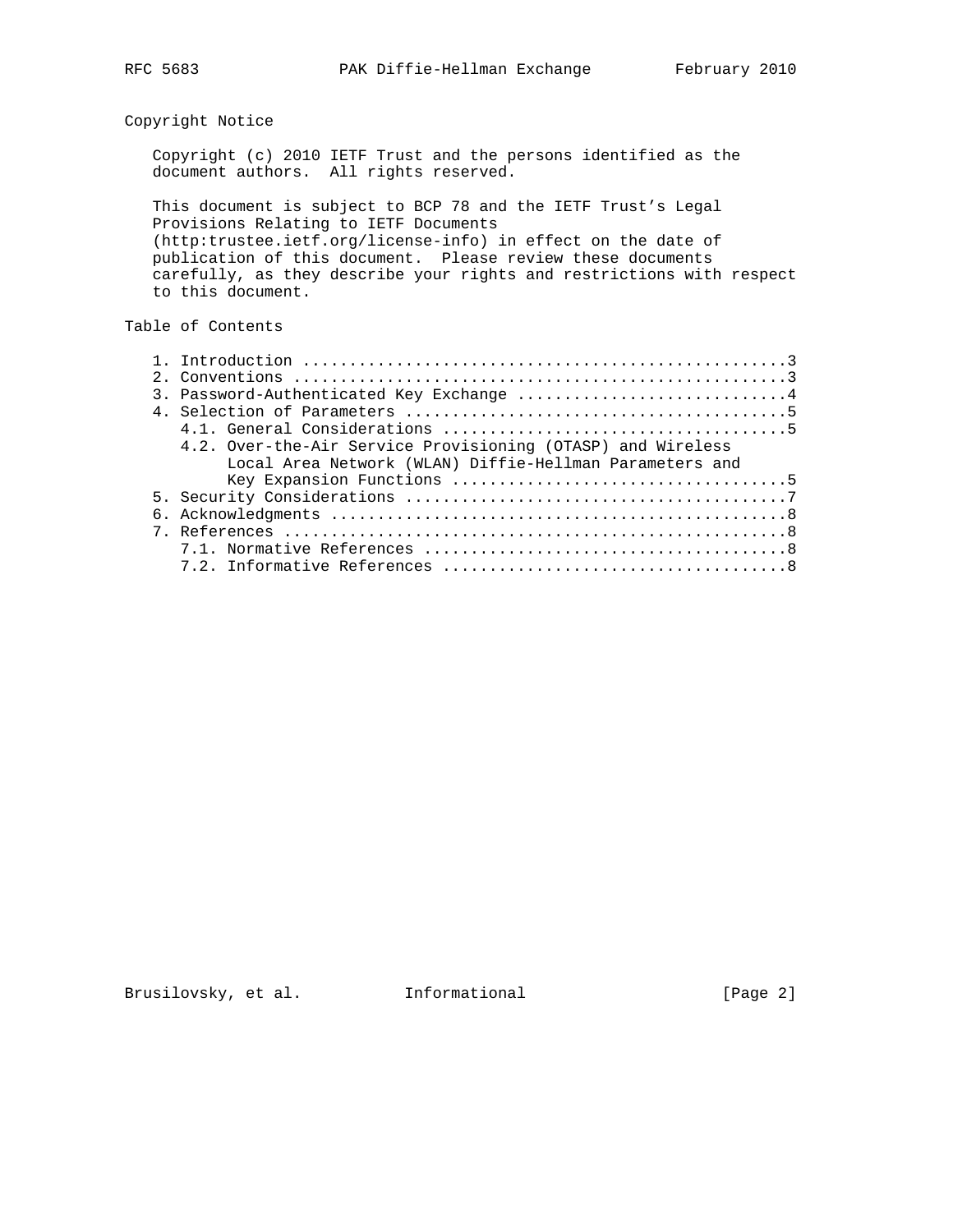1. Introduction

PAK has the following advantages:

- It provides a secure, authenticated key-exchange protocol.
- It is secure against offline dictionary attacks when passwords are used.
- It ensures Forward Secrecy.
- It has been proven to be as secure as the Diffie-Hellman solution.

 The PAK protocol ([BMP00], [MP05], [X.1035]) has been proven to be as secure as the Diffie-Hellman ([RFC2631], [DH76]) in the random oracle model [BR93]. That is, PAK retains its security when used with low entropy passwords. Therefore, it can be seamlessly integrated into existing applications, requiring secure authentication based on such low-entropy shared secrets.

- 2. Conventions
	- A is an identity of Alice.
	- B is an identity of Bob.
	- Ra is a secret random exponent selected by A.
	- Rb is a secret random exponent selected by B.
	- Xab denotes a value (X presumably computed by A) as derived by B.
	- Yba denotes a value (Y presumably computed by B) as derived by A.
	- A mod b denotes the least non-negative remainder when a is divided by b.
	- Hi(u) denotes an agreed-on function (e.g., based on SHA-1, SHA-256, etc.) computed over a string u; the various H() act as independent random functions. H1(u) and H2(u) are the key derivation functions.  $H3(u)$ ,  $H4(u)$ , and  $H5(u)$  are the hash functions.
	- s|t denotes concatenation of the strings s and t.
	- $\land$  denotes exponentiation.
	- Multiplication, division, and exponentiation are performed over (Zp)\*; in other words:

Brusilovsky, et al. Informational [Page 3]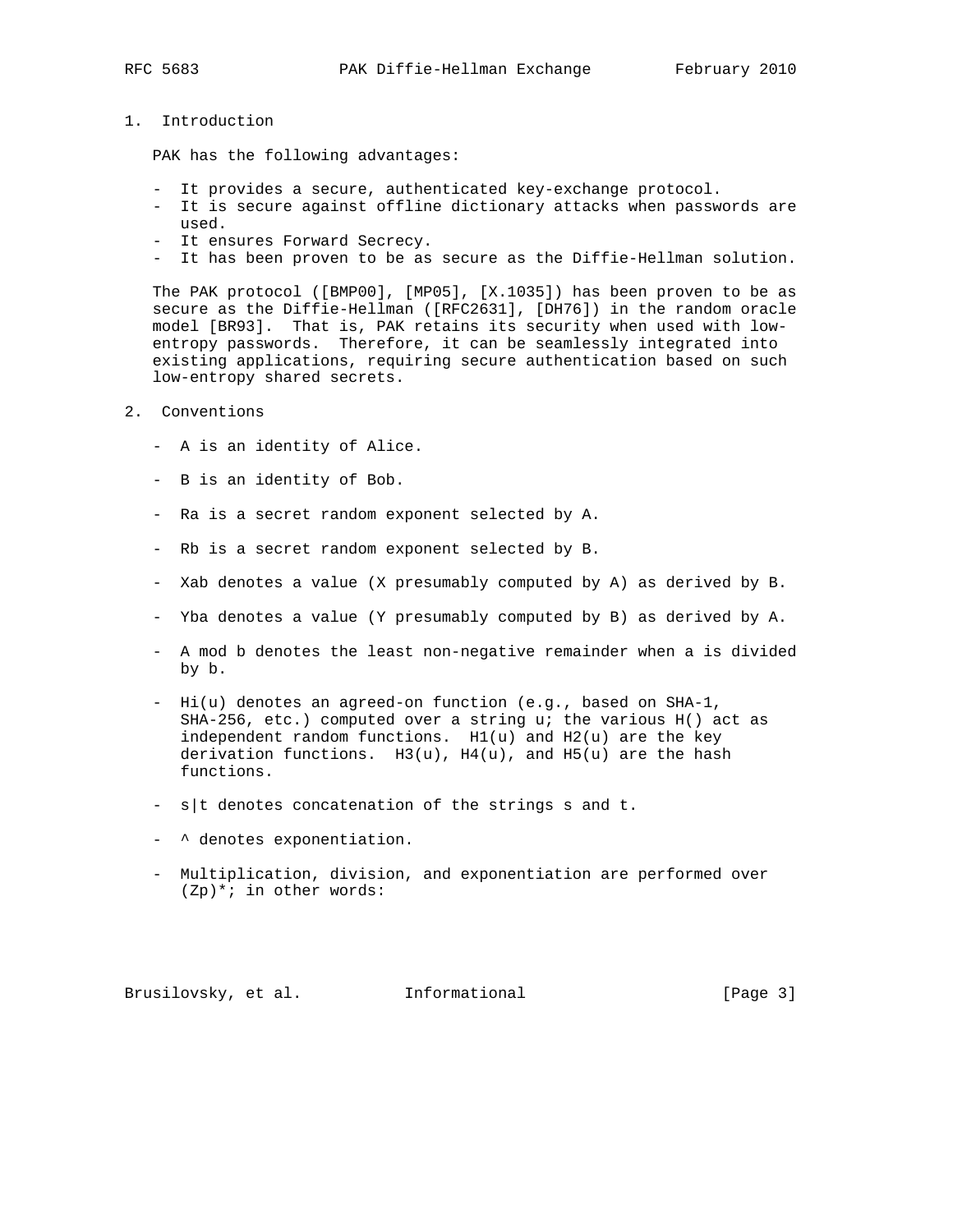- - 1) a\*b always means a\*b (mod p).
	- 2) a/b always means a  $*$  x (mod p), where x is the multiplicative inverse of b modulo p.
	- 3)  $a^b$  means  $a^b$  (mod p).
- 3. Password-Authenticated Key Exchange

 Diffie-Hellman key agreement requires that both the sender and recipient of a message create their own secret, random numbers and exchange the exponentiation of their respective numbers.

 PAK has two parties, Alice (A) and Bob (B), sharing a secret password PW that satisfies the following conditions:

 $H1(A|B|PW)$  != 0  $H2(A|B|PW)$  != 0

 The global Diffie-Hellman publicly known constants, a prime p and a generator g, are carefully selected so that:

- 1. A safe prime p is large enough to make the computation of discrete logarithms infeasible, and
- 2. Powers of g modulo p cover the entire range of p-1 integers from 1 to p-1. (References demonstrate working examples of selections).

 Initially, Alice (A) selects a secret, random exponent Ra and computes g^Ra; Bob (B) selects a secret, random exponent Rb and computes g^Rb. For efficiency purposes, short exponents could be used for Ra and Rb, provided they have a certain minimum size. Then:

```
A \left[-\right] B: \{A, X = H1(A|B|PW)*(g^RA)\} (The above precondition on PW ensures that X != 0)
```
Bob

```
receives Q (presumably Q = X), verifies that Q := 0(if Q = 0, Bob aborts the procedure);
divides Q by H1(A|B|PW) to get Xab, the recovered value of g^ARa
```
Brusilovsky, et al. Informational [Page 4]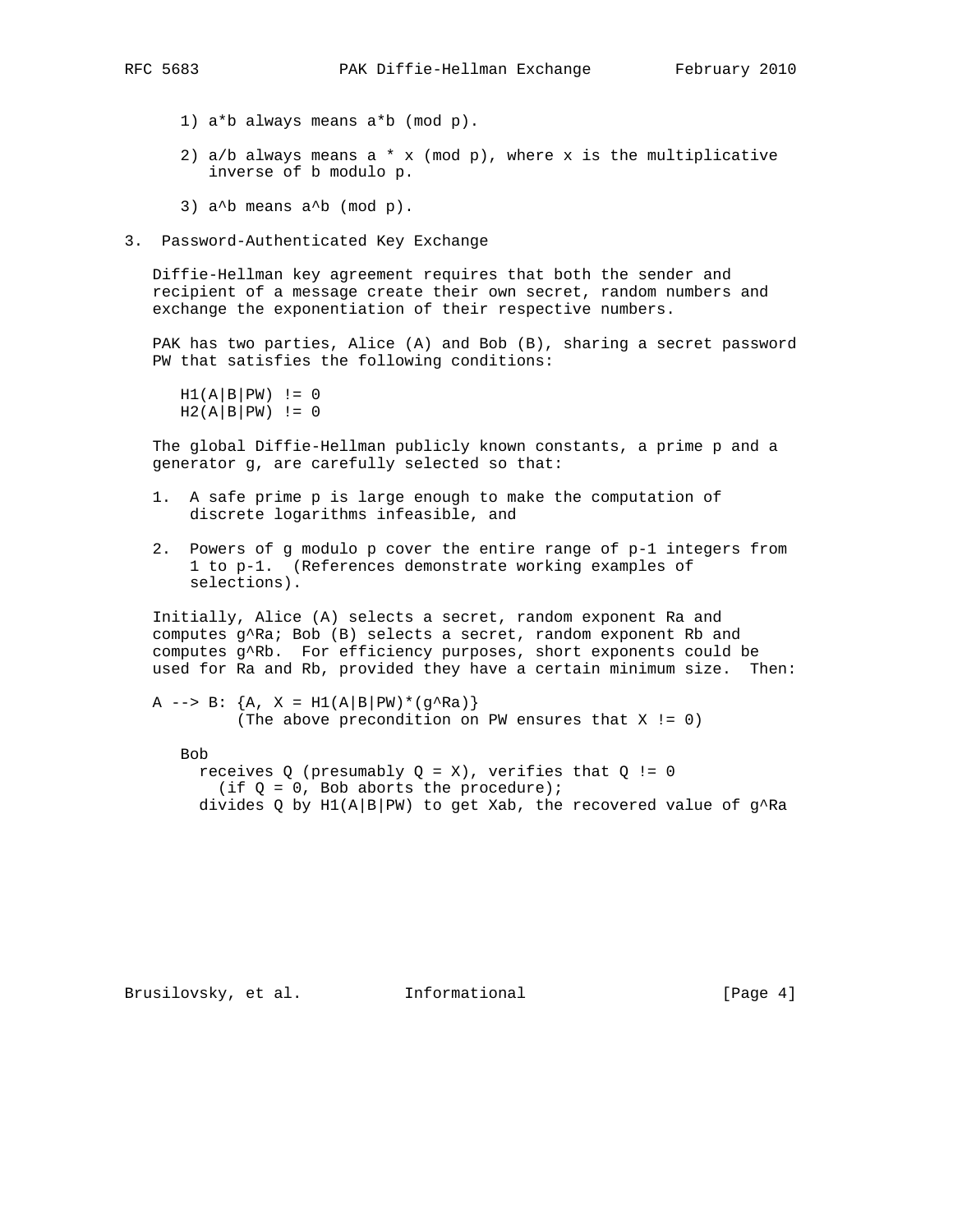B --> A:  ${Y = H2(A|B|PW)*(g^Rb), SI = H3(A|B|PW|Xab|g^Rb|(Xab)^Rb)}$ (The above precondition on PW ensures that Y != 0)

# Alice

```
 verifies that Y != 0;
divides Y by H2(A|B|PW) to get Yba, the recovered value of g^ARb,
and computes SI' = H3(A|B|PW|g^ARa|Yba|(Yba)^ARa);authenticates Bob by checking whether SI' = SI;
if authenticated, then sets key K = H5(A|B|PW|g^*Ra|Yba|(Yba)^*Ra)
```
A  $\leftarrow$  > B: S2 = H4(A|B|PW|g^Ra|Yba|(Yba)^Ra)

Bob

Computes  $S2' = H4(A|B|PW|Xab|g^RRb|(Xab)^Rb)$  and authenticates Alice by checking whether  $S2' = S2$ ; if authenticated, then sets  $K = H5(A|B|PW|Xab|g^RB|(Xab)^RB)$ 

 If any of the above verifications fails, the protocol halts; otherwise, both parties have authenticated each other and established the key.

4. Selection of Parameters

 This section provides guidance on selection of the PAK parameters. First, it addresses general considerations, then it reports on specific implementations.

4.1. General Considerations

 In general implementations, the parameters must be selected to meet algorithm requirements of [BMP00].

4.2. Over-the-Air Service Provisioning (OTASP) and Wireless Local Area Network (WLAN) Diffie-Hellman Parameters and Key Expansion Functions

 [OTASP], [TIA683], and [WLAN] pre-set public parameters p and g to their "published" values. This is necessary to protect against an attacker sending bogus p and g values, tricking the legitimate user to engage in improper Diffie-Hellman exponentiation and leaking some information about the password.

 According to [OTASP], [TIA683], and [WLAN], g shall be set to 00001101, and p to the following 1024-bit prime number (most significant bit first):

Brusilovsky, et al. Informational [Page 5]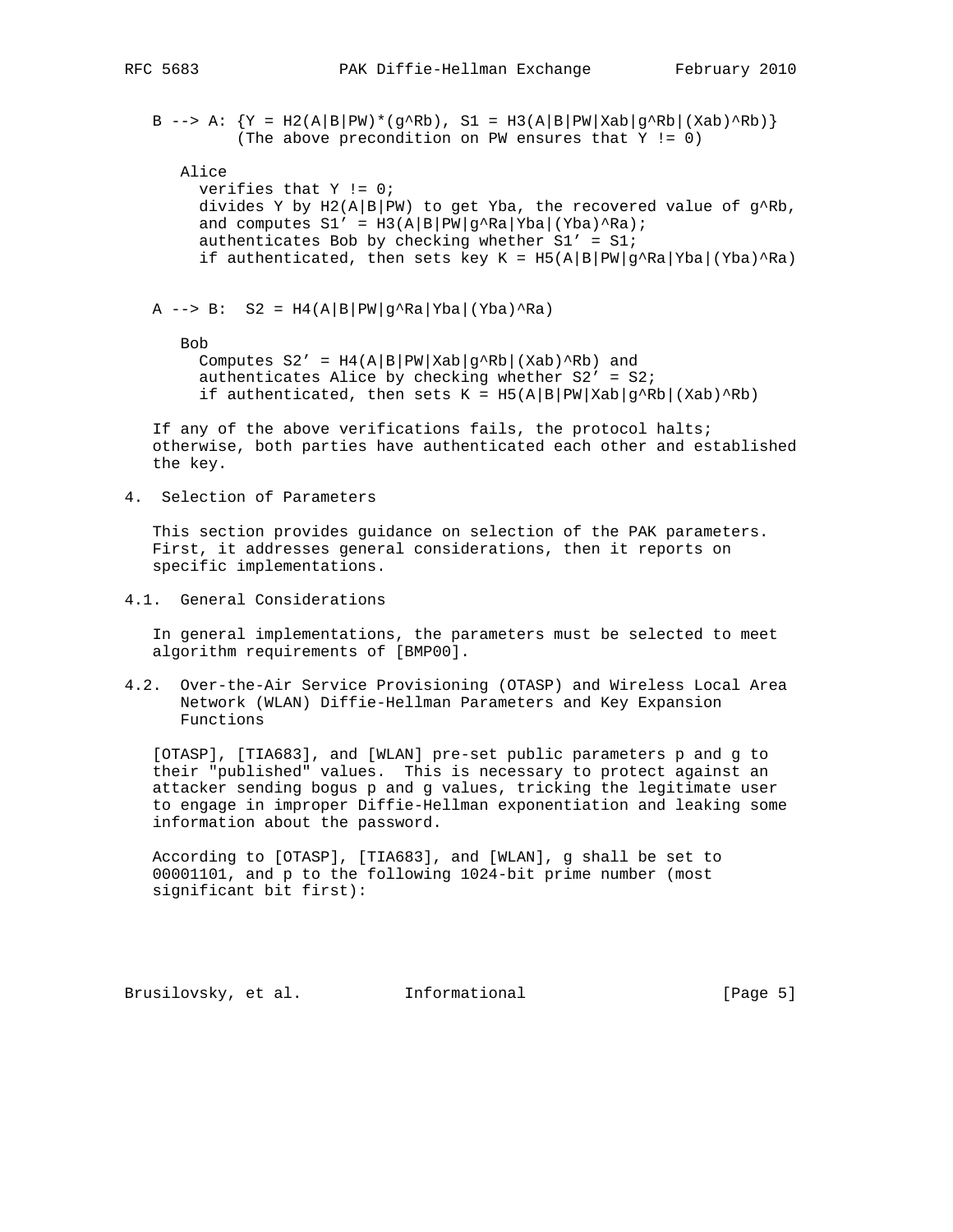0xFFFFFFFF 0xFFFFFFFF 0xC90FDAA2 0x2168C234 0xC4C6628B 0x80DC1CD1 0x29024E08 0x8A67CC74 0x020BBEA6 0x3B139B22 0x514A0879 0x8E3404DD 0xEF9519B3 0xCD3A431B 0x302B0A6D 0xF25F1437 0x4FE1356D 0x6D51C245 0xE485B576 0x625E7EC6 0xF44C42E9 0xA637ED6B 0x0BFF5CB6 0xF406B7ED 0xEE386BFB 0x5A899FA5 0xAE9F2411 0x7C4B1FE6 0x49286651 0xECE65381 0xFFFFFFFF 0xFFFFFFFF

 In addition, if short exponents [MP05] are used for Diffie-Hellman parameters Ra and Rb, then they should have a minimum size of 384 bits. The independent, random functions H1 and H2 should each output 1152 bits, assuming prime p is 1024 bits long and session keys K are 128 bits long. H3, H4, and H5 each output 128 bits. More information on instantiating random functions using hash functions can be found in [BR93]. We use the FIPS 180 SHA-1 hashing function [FIPS180] below to instantiate the random function as done in [WLAN]; however, SHA-256 can also be used:

 $H1(z)$ :  $SHA-1(1|1|z) \mod 2^2128$  |  $SHA-1(1|2|z) \mod 2^2128$  |... | SHA-1(1|9|z) mod 2^128

 $H2(z)$ : SHA-1(2|1|z) mod 2^128 | SHA-1(2|2|z) mod 2^128 |...| | SHA-1(2|9|z) mod 2^128

 $H3(z):$  SHA-1(3|len(z)|z|z) mod 2^128  $H4(z):$  SHA-1(4 | len(z) | z | z) mod 2^128  $H5(z):$  SHA-1(5|len(z)|z|z) mod 2^128

 In order to create 1152 output bits for H1 and H2, nine calls to SHA-1 are made and the 128 least significant bits of each output are used. The input payload of each call to SHA-1 consists of:

- a) 32 bits of function type, which for H1 is set to 1 and for H2 is set to 2;
- b) a 32-bit counter value, which is incremented from 1 to 9 for each call to SHA-1;
- c) the argument  $z$  [for  $(A|B|PW)$ ].

 The functions H3, H4, and H5 require only one call to the SHA-1 hashing function and their respective payloads consist of:

 a) 32 bits of function type (e.g., 3 for H3); b) a 32-bit value for the bit length of the argument  $zi$ c) the actual argument repeated twice.

Finally, the 128 least significant bits of the output are used.

Brusilovsky, et al. Informational [Page 6]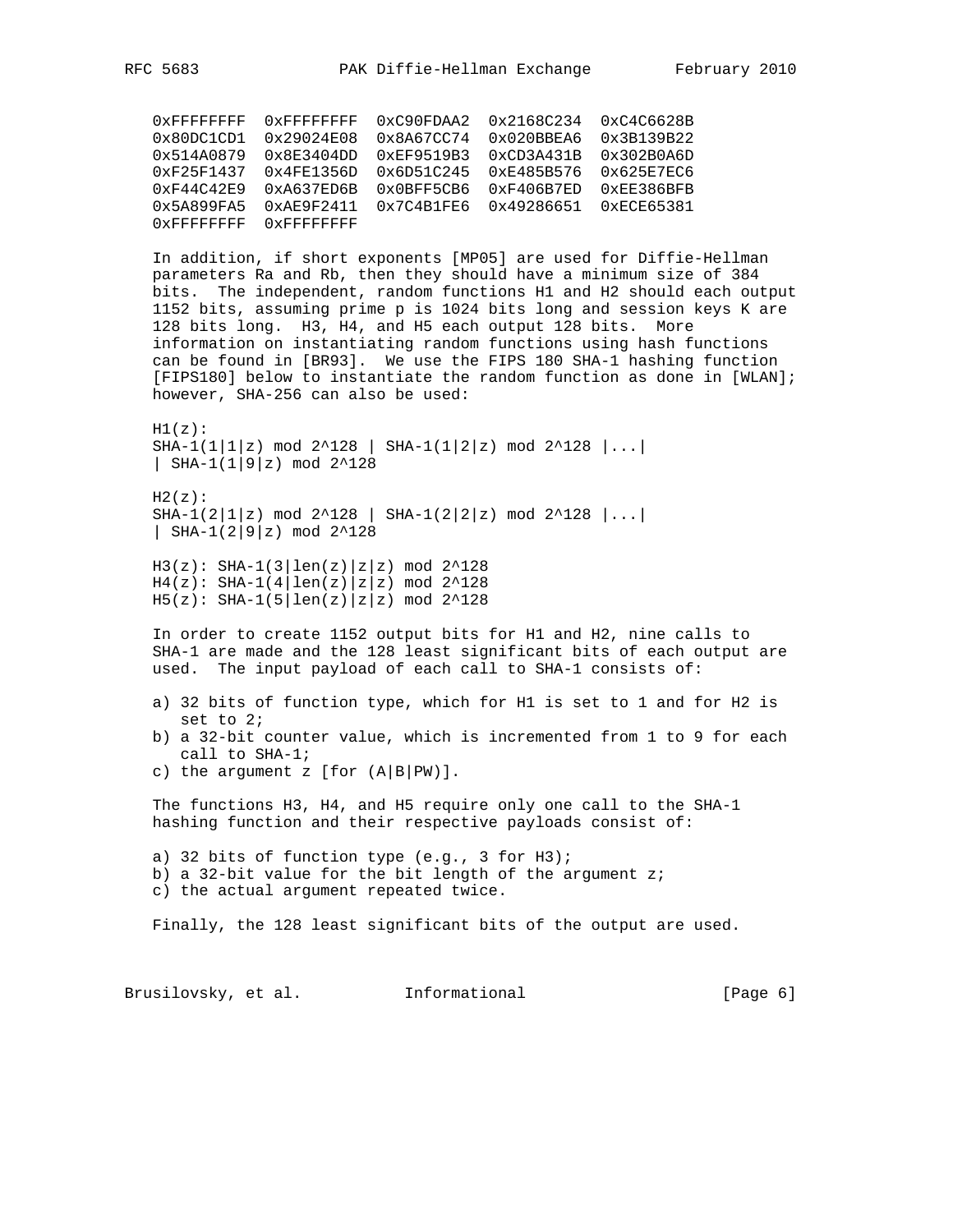## 5. Security Considerations

Security considerations are as follows:

- Identifiers

 Any protocol that uses PAK must specify a method for producing a single representation of identity strings.

- Shared secret

 PAK involves the use of a shared secret. Protection of the shared values and managing (limiting) their exposure over time is essential and can be achieved using well-known security policies and measures. If a single secret is shared among more than two entities (e.g., Alice, Bob, and Mallory), then Mallory can represent himself as Alice to Bob without Bob being any the wiser.

- Selection of Diffie-Hellman parameters

 The parameters p and g must be carefully selected in order not to compromise the shared secret. Only previously agreed-upon values for parameters p and g should be used in the PAK protocol. This is necessary to protect against an attacker sending bogus p and g values and thus tricking the other communicating party in an improper Diffie-Hellman exponentiation. Both parties also need to randomly select a new exponent each time the key-agreement protocol is executed. If both parties re-use the same values, then Forward Secrecy property is lost.

 In addition, if short exponents Ra and Rb are used, then they should have a minimum size of 384 bits (assuming that 128-bit session keys are used). Historically, the developers, who strived for 128-bit security (and thus selected 256-bit exponents), added 128 bits to the exponents to ensure the security reduction proofs. This should explain how an "odd" length of 384 has been arrived at.

- Protection against attacks
	- a) There is a potential attack, the so-called discrete logarithm attack on the multiplicative group of congruencies modulo p, in which an adversary can construct a table of discrete logarithms to be used as a "dictionary". A sufficiently large prime, p, must be selected to protect against such an attack. A proper 1024-bit value for p and an appropriate value for g are published in [WLAN] and [TIA683]. For the moment, this is what has been implemented; however, a larger prime (i.e., one that

Brusilovsky, et al. Informational [Page 7]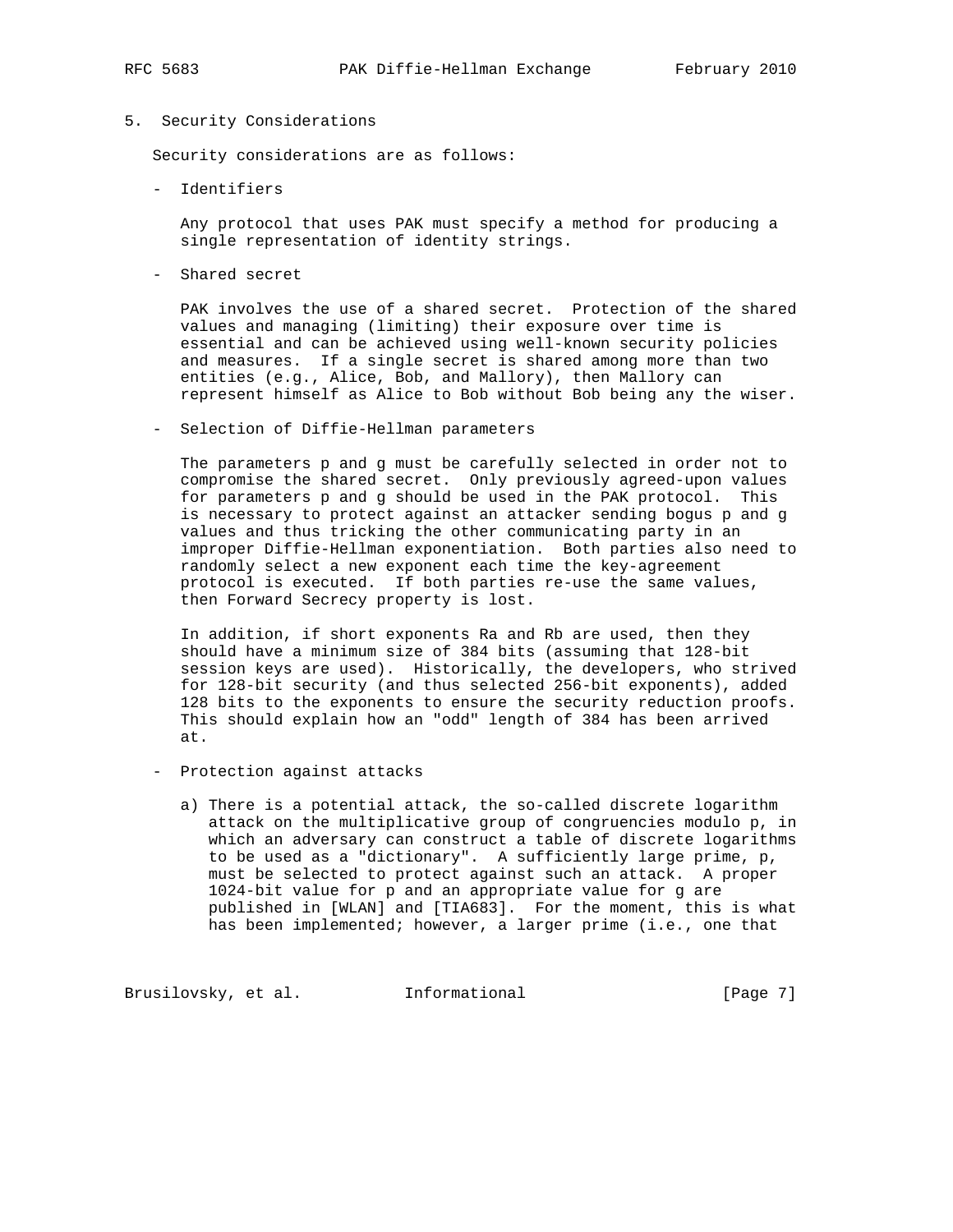is 2048 bits long, or even larger) will definitely provide better protection. It is important to note that once this is done, the generator must be changed too, so this task must be approached with extreme care.

- b) An online password attack can be launched by an attacker by repeatedly guessing the password and attempting to authenticate. The implementers of PAK should consider employing mechanisms (such as lockouts) for preventing such attacks.
- Recommendations on H() functions

 The independent, random functions H1 and H2 should output 1152 bits each, assuming prime p is 1024 bits long and session keys K are 128 bits long. The random functions H3, H4, and H5 should output 128 bits.

An example of secure implementation of PAK is provided in [Plan9].

6. Acknowledgments

 The authors are grateful for the thoughtful comments received from Shehryar Qutub, Ray Perlner, and Yaron Sheffer. Special thanks go to Alfred Hoenes, Tim Polk, and Jim Schaad for their careful reviews and invaluable help in preparing the final version of this document.

- 7. References
- 7.1. Normative References
	- [X.1035] ITU-T, "Password-authenticated key exchange (PAK) protocol", ITU-T Recommendation X.1035, 2007.
	- [TIA683] TIA, "Over-the-Air Service Provisioning of Mobile Stations in Spread Spectrum Systems", TIA-683-D, May 2006.
- 7.2. Informative References
	- [Plan9] Alcatel-Lucent, "Plan 9 from Bell Labs", http://netlib.bell-labs.com/plan9/.
	- [BMP00] Boyko, V., MacKenzie, P., and S. Patel, "Provably secure password authentication and key exchange using Diffie- Hellman", Proceedings of Eurocrypt 2000.

Brusilovsky, et al. Informational [Page 8]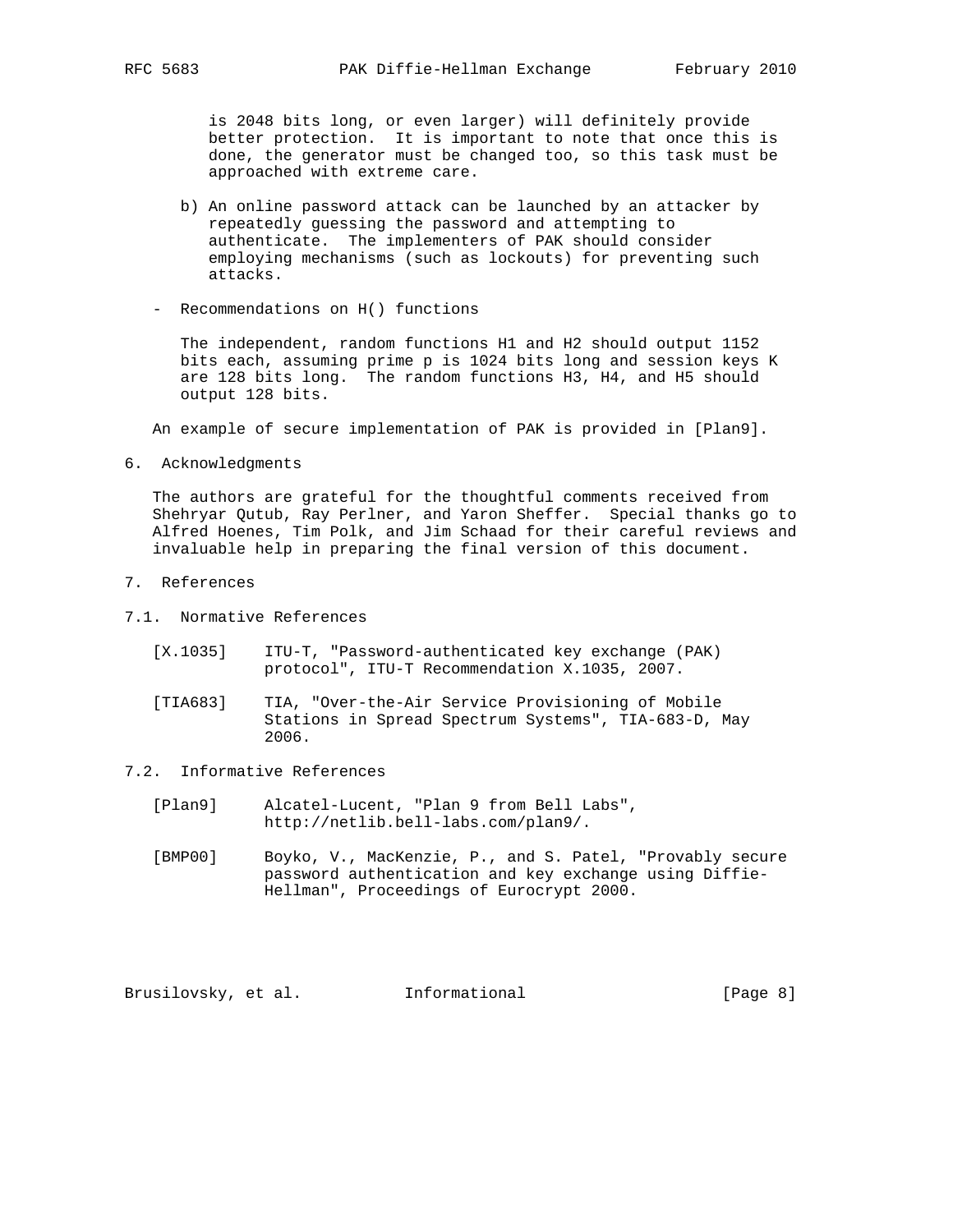- [BR93] Bellare, M. and P. Rogaway, "Random Oracles are Practical: A Paradigm for Designing Efficient Protocols", Proceedings of the 5th Annual ACM Conference on Computer and Communications Security, 1998.
- [DH76] Diffie, W. and M.E. Hellman, "New directions in cryptography", IEEE Transactions on Information Theory 22 (1976), 644-654.
- [FIPS180] NIST Federal Information Processing Standards, Publication FIPS 180-3, "Secure Hash Standard", 2008.
- [MP05] MacKenzie, P. and S. Patel, "Hard Bits of the Discrete Log with Applications to Password Authentication", CT-RSA 2005.
- [OTASP] 3GPP2, "Over-the-Air Service Provisioning of Mobile Stations in Spread Spectrum Systems", 3GPP2 C.S0016-C v. 1.0 5, October 2004.
- [RFC2631] Rescorla, E., "Diffie-Hellman Key Agreement Method", RFC 2631, June 1999.
- [WLAN] 3GPP2, "Wireless Local Area Network (WLAN) Interworking", 3GPP2 X.S0028-0, v.1.0, April 2005.